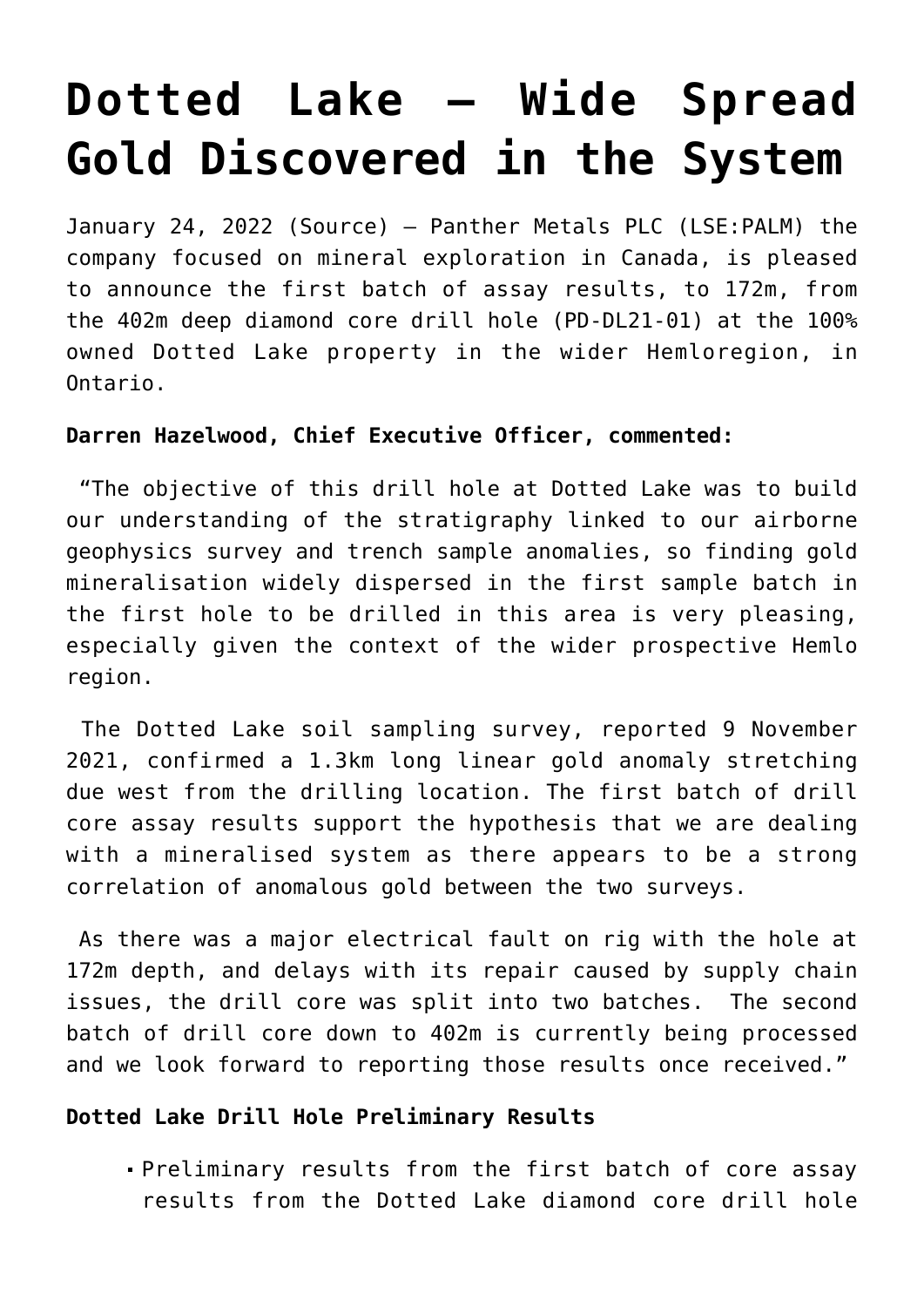(PD-DL21-01) shows widely dispersed gold mineralisation within the first 172m assayed.

- In total eight separate intervals of gold mineralisation are noted with four separate gold bearing intervals above 1.0g/t Au intersected between 47m and 158m down hole depth:
- Four sample intervals > 1g/t Au:
	- **0.9m @ 1.73 g/t Au from 47.3m**
	- **1m @ 1.05 g/t Au from 122.2m**
	- **1m @ 1.59 g/t Au from 136.2m**
	- **1m @ 1.04 g/t Au from 158.2m**
- Eight Intersections >0.57g/t Au, including two 2m wide composites:
	- **2m @ 0.87 g/t Au from 122.2m ( inc. 1m @ 1.05 g/t Au from 122.2m)**
	- **2m @ 0.96 g/t Au from 158.2m ( inc. 1m @ 1.04 g/t Au from 158.2m)**
- Preliminary analysis points to an orogenic gold signature with a strong correlation between zones of shearing or strong foliation, alteration and sulphide bearing quartz veinlets. Disseminated sulphides are also noted.
- Structurally complex geology, with multiple zones of shearing are seen with mafic and lamprophyre dykes intruding foliated or sheared granodiorite in the upper 127m of the hole and dacites becoming dominant below.
- Drill hole is aligned directly beneath trench Tr-10-4 from which Panther previously reported high grade gold and silver outcrop samples (18.9g/t Au & 0.94 g/t Ag and 9.37g/t & 1.73 g/t Ag ).

See:

[https://polaris.brighterir.com/public/panther\\_metals/new](https://polaris.brighterir.com/public/panther_metals/news/rns/story/x5ojz0r) [s/rns/story/x5ojz0r](https://polaris.brighterir.com/public/panther_metals/news/rns/story/x5ojz0r)

Zones of mineralisation seen in drill hole align with Panther's 2021 soil survey gold Anomaly A.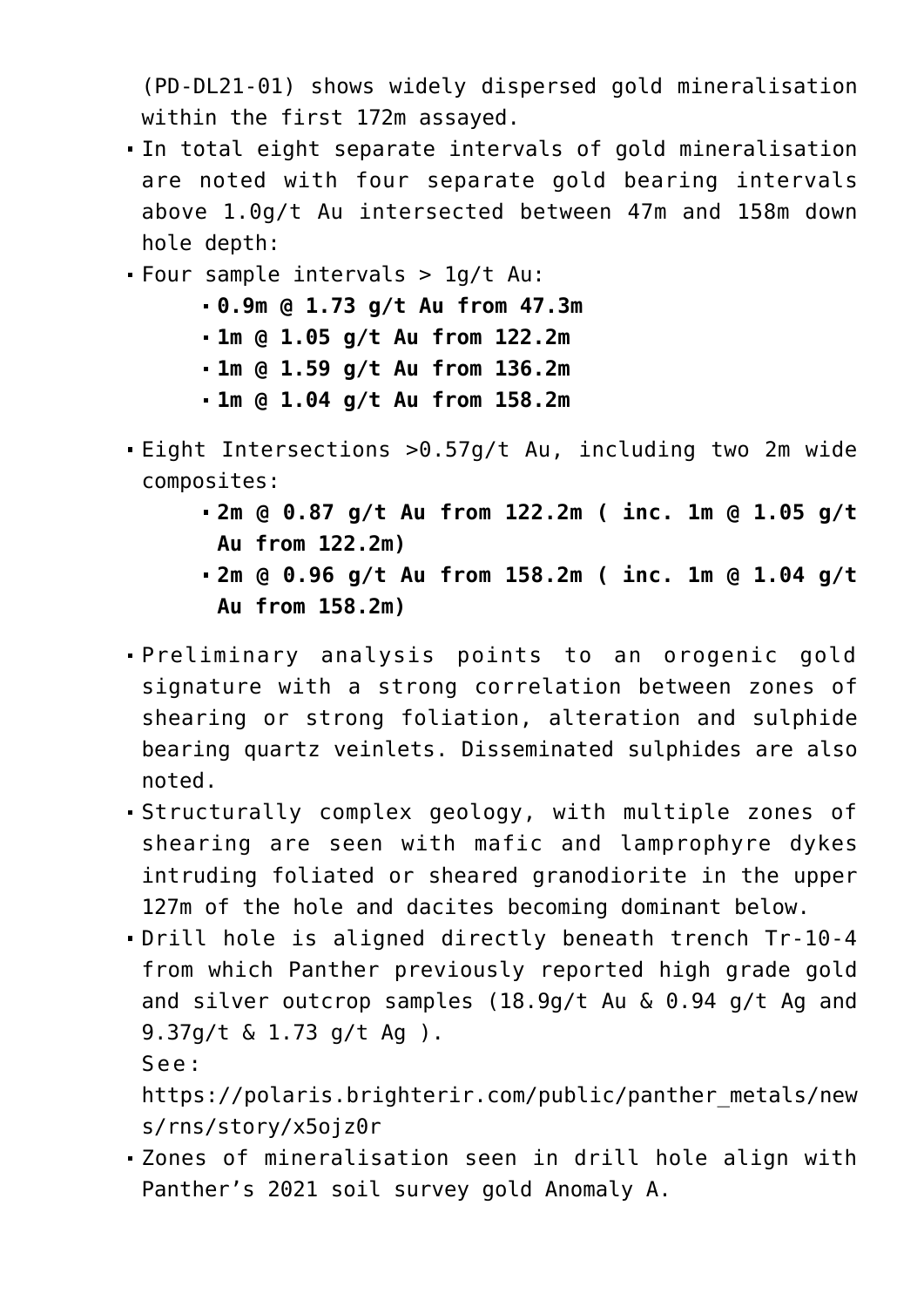Map:

[https://www.panthermetals.co.uk/images/2021/PALM\\_Dotted\\_](https://www.panthermetals.co.uk/images/2021/PALM_Dotted_Soil_Map.jpg) Soil Map.jpg

Once available, the full drilling results will be interpreted in conjunction with the Panther Magnetic and Electromagnetic geophysics survey results.

#### **Dotted Lake Drill Hole Details**

The 402m long Dotted Lake diamond drill hole (PD-DL21-01) is the first to be drilled in this area and utilised a Epiroc C5C Track Diamond Drillrig under contract with Niigaani Drilling Inc. who are a north-western Ontario indigenous drilling company based in Thunder Bay.

With a NQ (47.6mm) core diameter the hole is inclined 60 degrees and orientated 170º south directly below the 147 m long, average 2m deep, historical trench (Tr-10-4) excavated during 2010 by a previous claim holder.

The purpose of the drill hole was to investigate the stratigraphy in the vicinity of interpreted sheared felsic/ultramafic intrusive contacts from airborne geophysics data, whilst testing for the vertical extensions of shear hosted gold mineralisation seen in surface historical trench TR-10-4 which intersected two narrow shear zones containing mineralised granodiorite with up to 10% pyrite, strong sericite alteration and localised quartz eyes.

Panther chip sampling within Tr-10-4 (reported 5 November 2020) verified the historical mineralised intervals returning 18.9g/t Au & 0.94 g/t Ag and 9.37g/t & 1.73 g/t Ag, with a further three of the samples returning low level anomalous gold within the immediate stripped area.

Drill hole PD-DL21-01 also coincides with an anomalous magnetic geophysical feature outlined by Panther's airborne magnetic and electromagnetic geophysics (survey the results reported 22 February 2021), at the boundary of an intense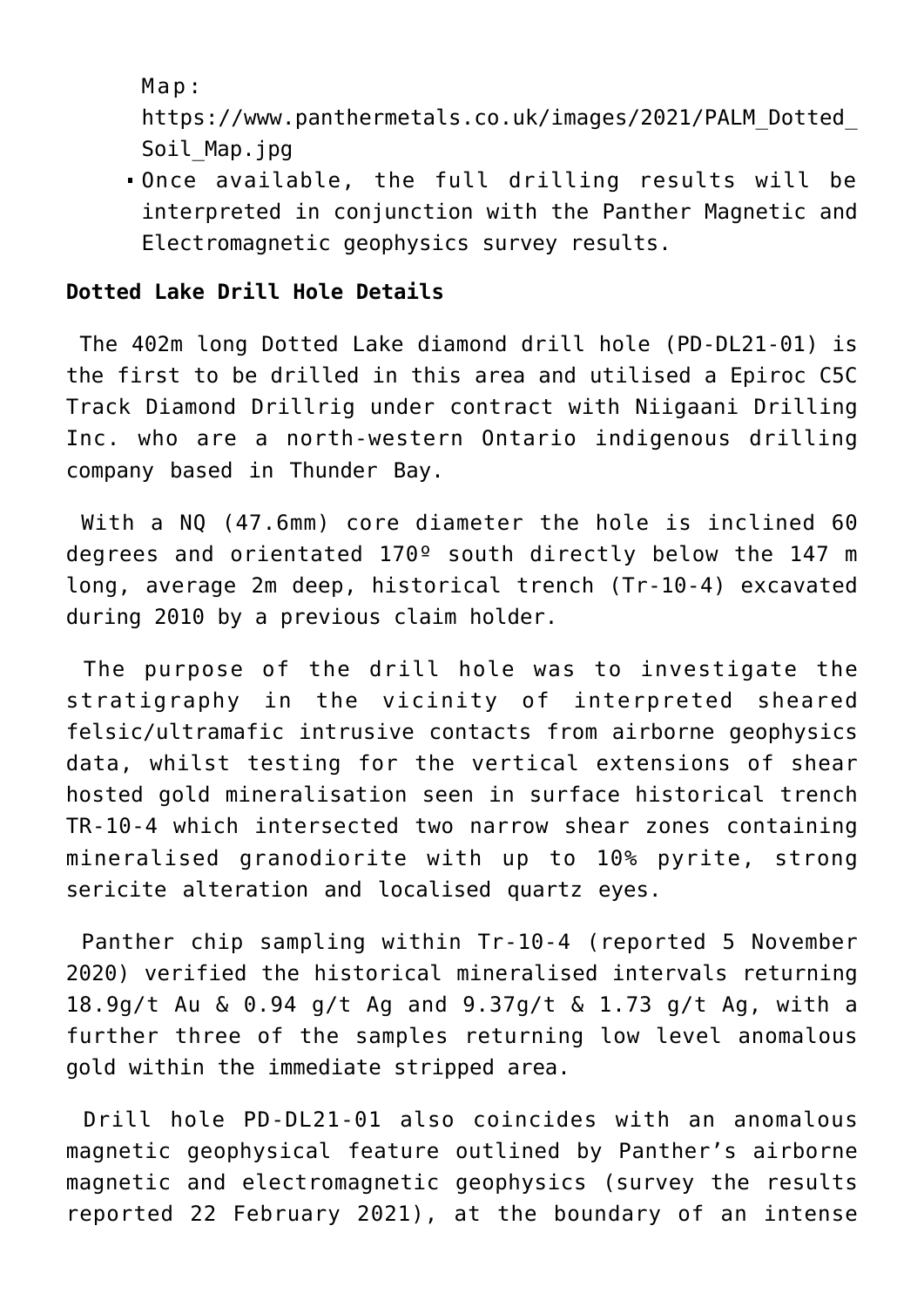magnetic low, mapped as a sheared felsic intrusive pluton (Dotted Lake Batholith) contact, abutting an intense magnetic high interpreted to represent an ultramafic intrusive.

Mafic volcanic and metavolcanic rocks of the Hemlo Assemblage outcrop to the north of Tr-10-4 and the current drill pad.

On a wider scale the Dotted Lake drilling site sits upon the northern limb of the Schreiber-Hemlo Greenstone belt on the northern edge of the granitoid Dotted Lake Batholith.

#### **Dotted Soil Survey Anomalies**

The findings of the geochemical soil sampling programme in the vicinity of drill hole PD-DL21-01, as referenced in this release, were reported to market on 9 November 2021 ( [https://polaris.brighterir.com/public/panther\\_metals/news/rns/](https://polaris.brighterir.com/public/panther_metals/news/rns/story/x57m0pw) [story/x57m0pw](https://polaris.brighterir.com/public/panther_metals/news/rns/story/x57m0pw) ).

#### **About the Dotted Lake Property**

The Dotted Lake property consists of a total of 174 contiguous claims located approximately 18km north-northeast of the Barrick-owned Hemlo Gold Mine, which has produced over 22 million oz of gold over 30 years to date. Located on the northern limb of the Schreiber-Hemlo Greenstone belt the Dotted Lake property covers 7km of the prospective geological contact between the Dotted Lake Batholith plutonic intrusive and mafic volcanic and metavolcanic 'greenstone' rocks.

For further information please contact:

#### **Panther Metals PLC:**

Darren Hazelwood, Chief Executive Officer: +44(0) 1462 429 743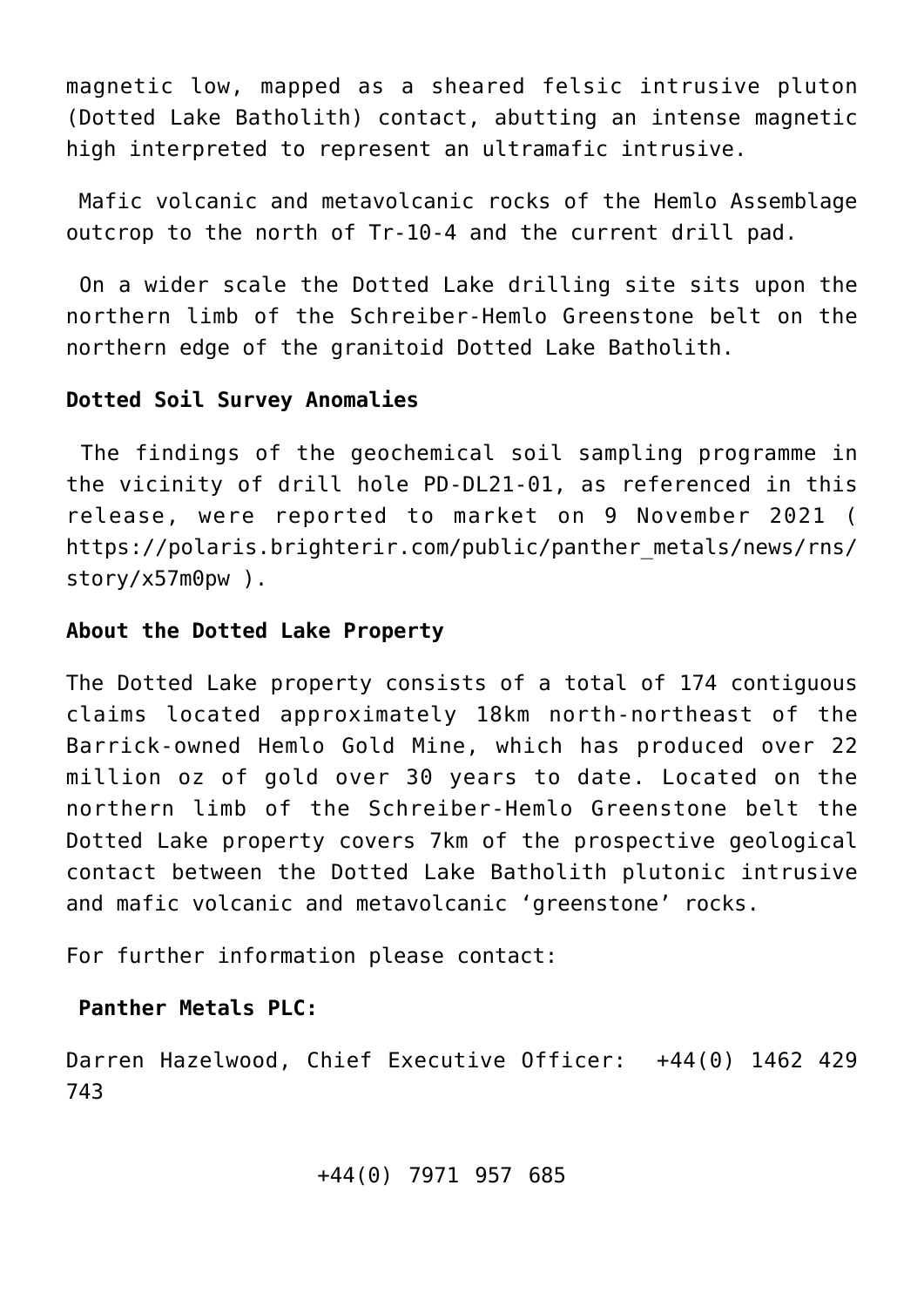Mitchell Smith, Chief Operating Officer: +1(604) 209 6678

## **Broker:**

SI Capital Limited Nick Emerson +44(0) 1438 416 500

## **Notes to Editors**

Panther Metals PLC is an exploration company listed on the main market of the London Stock Exchange. Panther is focussed on the discovery of commercially viable mineral deposits. The Company's operational focus is on established mining jurisdictions with the capacity for project scalability. Drill targets are assessed rapidly utilising a combination of advanced technologies and extensive geological data to decipher potential commercial viability and act accordingly. Panther's current geological portfolio comprises of three highly prospective properties in Ontario, Canada while the developing investment wing focuses on the targeting of nickel and gold in Australia.

## **Obonga Project**

Panther Metals acquired the Obonga Greenstone Belt in July 2021 and have already identified four prospective primary targets: Wishbone, Awkward, Survey and Ottertooth. A successful Phase 1 drilling campaign at Wishbone in Autumn 2021 revealed the presence of significant VMS-style mineralised systems on the property – the first such discovery across the entire greenstone belt. Intercepts include 27.3m of massive sulphide in hole one, and 51m of sulphide-dominated mineralisation in hole two. Both drill holes contained multiple lenses. Anomalous high-grade copper in lake sediment close to the target area has also been identified, increasing confidence in the prospectivity of the location.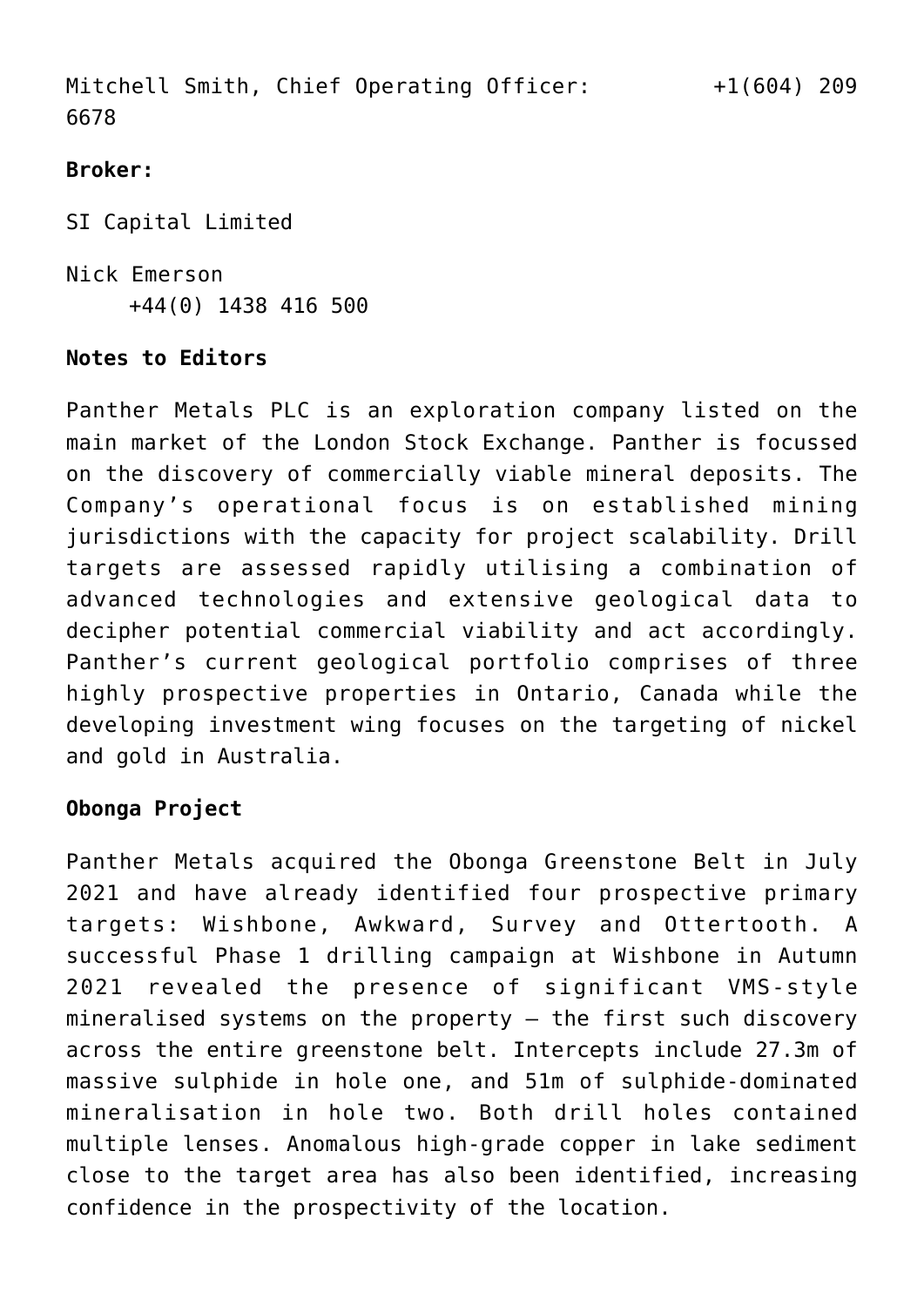Awkward is a highly anomalous magnetic target, interpreted to be a layered mafic intrusion and magmatic conduit based on mapped geology and airborne geophysics. Historic sampling in the area returned anomalous platinum and palladium (Pt, Pd) values, while historic drilling on the periphery of the target intersected non-assayed massive sulphide and copper (assumed to be chalcopyrite), non-assayed disseminated pyrite and chalcopyrite in coarse gabbro, and non-assayed 'marble cake' gabbro (matching the description of the Lac des Iles Mine varitexture gabbro ore zone).

Two additional named targets, Survey and Ottertooth, both displays further coincident magnetic and electromagnetic anomalies and are adjacent to the contact between intrusive and extrusive mafic rocks. Historic drilling at Survey intersected several meters of massive sulphides in multiple intersections (main parts of the anomaly remain untested) while Ottertooth remains untested in its entirety.

# **Dotted Lake Project**

Panther Metals acquired the Dotted Lake Project in July 2020, it is situated approximately 16km from Barrick Gold's renowned Hemlo Gold Mine. An extensive soil programme conducted in 2021 identified numerous gold and base metal targets, all within the same geological footprint. Following the installation of a new trail providing direct access to the target location, an initial drilling programme in Autumn 2021 confirmed the presence of gold mineralisation within this system with anomalous gold continuing along strike and present within the surrounding area.

# **Big Bear Project**

The acquisition of various prospects in 2018 and 2019 consolidated previously fragmented areas into the wider Big Bear umbrella project, priming Panther Metals for extensive and comprehensive exploration in the area. A total of 253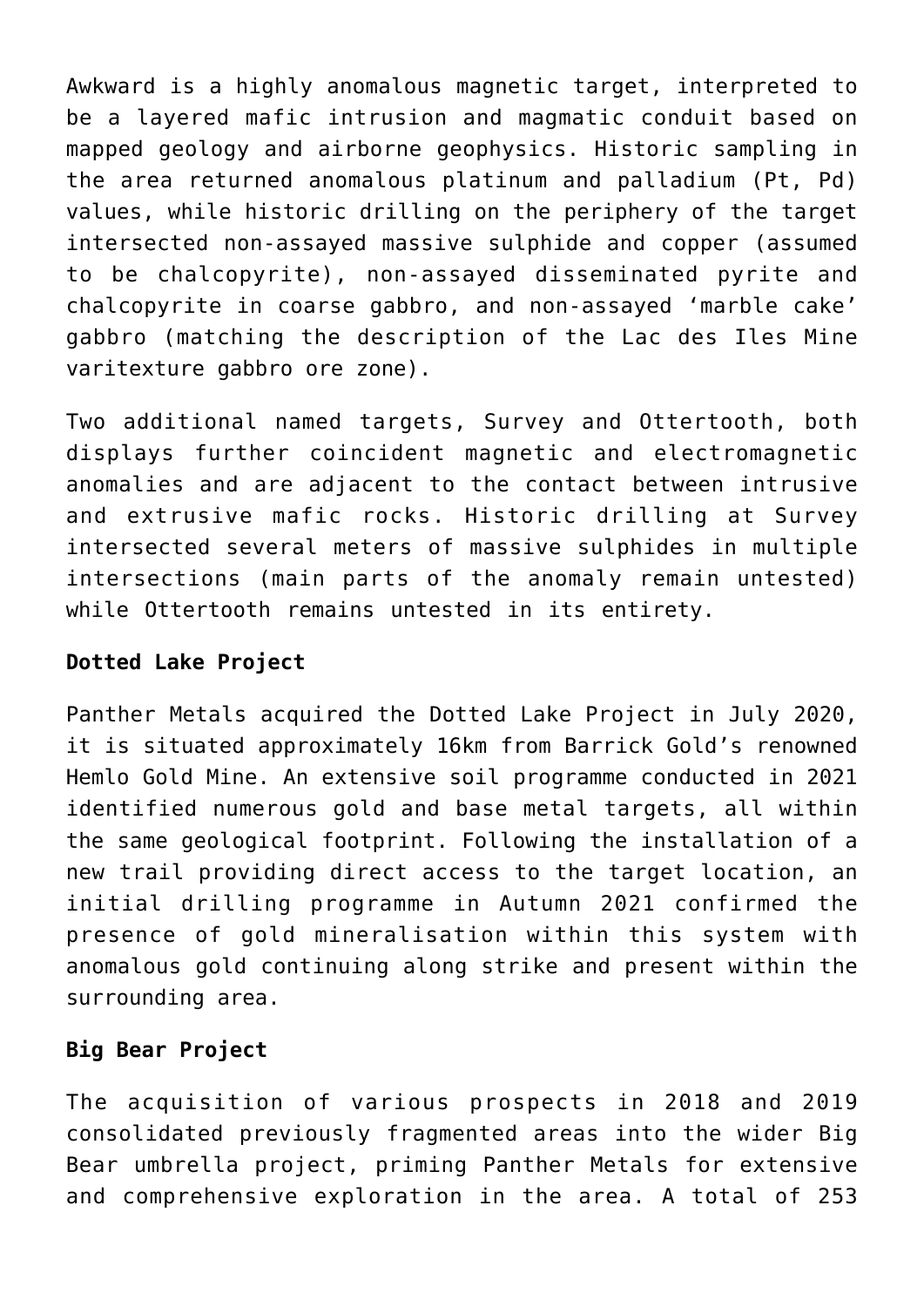geophysical anomalies have been identified, with 39 designated for priority investigation. Gold in soil anomalies in have been identified in five areas, ranging up to 0.71g/t, extending up to 250m wide and open along strike. Gold bearing quartz veins have been outlined within seven separate areas (two with rock and vein samples grading 1 to 5 g/t Au, four with quartz vein sample assays above 5g/t Au, and two quartz samples collected at 50m separation on an E-W trending vein open in both directions returning 105.5g/t Au and 112g/t Au respectively).

The Little Bear Lake and Schreiber prospects are of particular interest to the company: historic work programmes in 2010 and 2011 targeted an intense magnetic response from both. Assays yielded from the 1.6km long gold trend included 6m at 1.5g/t Au, up to 53.7g/t Au and 19.25 g/t Ag in rock chip and 18.2g/t Au and 1.03g/t Ag in soil. Historical bulk sampling reported 150t averaging 17.6g/t Au, while historical drill intersections include 0.55m at 19.2% Zn and 4.6% Cu from 15.2m depth.

#### **Panther Metals Australia**

Following the listing of Panther Metals' Australian assets on the Australian Securities Exchange ("ASX") in December 2021, the valuation of the Company's 36.6% holding in the business has risen by over 30% to a valuation of almost £3m. The ASX listing has provided the Australian projects with the necessary capital to advance drill-ready targets focused on nickel and gold (within the Tier 1 Mining Districts of Laverton WA and in the NT). Through this spin-out Panther holds an attractive investment prospect, without any disruption to the Company's capital structure and without any financial obligations.

# **Conclusion**

Panther Metals understand that the commercial realities of